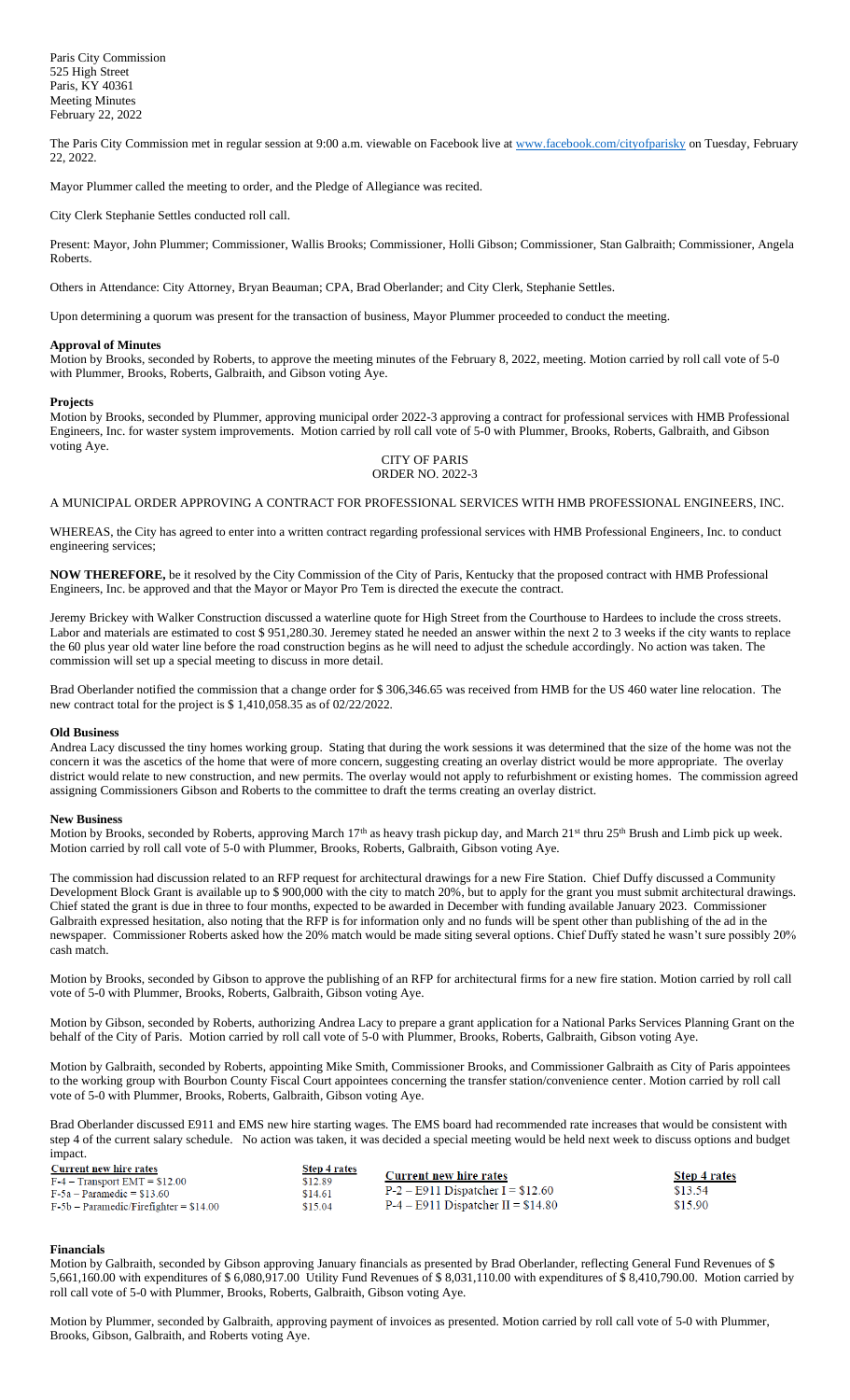# **General Fund**

| <b>Ck Number</b> | <b>Vendor</b>                           | <b>Ck Date</b> | <b>Ck Amount</b>       |
|------------------|-----------------------------------------|----------------|------------------------|
| 47333            | Autozone                                | 2/11/2022      | 301.71                 |
| 47334            | <b>BMS</b>                              | 2/11/2022      | 44.85                  |
| 47335            | <b>Burdine Security Group</b>           | 2/11/2022      | 160.00                 |
| 47336            | CCP INDUSTRIES INC                      | 2/11/2022      | 271.37                 |
| 47337            | Cockrell's Auto Center Inc              | 2/11/2022      | 11,422.26              |
| 47338            | Computeraid International               | 2/11/2022      | 125.00                 |
| 47339            | <b>Csx Transportation</b>               | 2/11/2022      | 100.00                 |
| 47340            | Davis & Davis Llc                       | 2/11/2022      | 275.00                 |
| 47341            | <b>Fastenal Company</b>                 | 2/11/2022      | 26.98                  |
| 47342            | Hillyard Kentucky                       | 2/11/2022      | 358.38                 |
| 47343            | KOI                                     | 2/11/2022      | 821.82                 |
| 47344            | Konica Minolta Business                 | 2/11/2022      | 2.96                   |
| 47345            | Kphra                                   | 2/11/2022      | 75.00                  |
| 47346            | Morton Salt, Inc.                       | 2/11/2022      | 4,555.46               |
| 47347            | MUNICIPAL EMERGENCY SERVICES            | 2/11/2022      | 207.50                 |
| 47348            | O'reilly Auto Parts                     | 2/11/2022      | 502.42                 |
| 47349            | OBERLANDER FINANCIAL SERVICES, PLLC     | 2/11/2022      | 3,900.00               |
| 47350            | Riley Oil Company                       | 2/11/2022      | 3,929.91               |
| 47351            | <b>SEALMASTER</b>                       | 2/11/2022      | 266.00                 |
| 47352            | SHARE CORPORATION                       | 2/11/2022      | 606.88                 |
| 47353            | Southern States Lexington Coop          | 2/11/2022      | 169.06                 |
| 47354            | STOCK YARDS BANK                        | 2/11/2022      | 19,797.70              |
| 47355            | Sturgill, Turner, Barker &              | 2/11/2022      | 3,293.00               |
| 47356            | THE STANDARD/VISION                     | 2/11/2022      | 158.66                 |
| 47357            | <b>Tire Discounters</b>                 | 2/11/2022      | 520.48                 |
| 47358            | Traditional Bank, Inc.                  | 2/11/2022      | 11,364.92              |
| 47359            | VC3, INC.                               | 2/11/2022      | 6,017.70               |
| 47360            | Paris-Bourbon County EMS                | 2/18/2022      | 14,000.00              |
| 47361            | <b>Advance Auto Parts</b>               | 2/18/2022      | 177.70                 |
| 47362            | At&t Mobility - (6463)                  | 2/18/2022      | 542.47                 |
| 47363            | Bmi                                     | 2/18/2022      | 391.00                 |
| 47364            | <b>BMS</b>                              | 2/18/2022      | 44.85                  |
| 47365            | BROWN & RIDING INSURANCE SERVICES, INC. | 2/18/2022      | 1,165.00               |
| 47366            | <b>Burdine Security Group</b>           | 2/18/2022      | 120.66                 |
| 47367            | CENTRAL KY MECHANICAL                   | 2/18/2022      | 700.52                 |
| 47368            | <b>CHARTER COMMUNICATIONS</b>           | 2/18/2022      | 122.97                 |
|                  |                                         |                |                        |
| 47369            | Columbia Gas Of Kentucky                | 2/18/2022      | 1,076.28               |
| 47370            | Highbridge Spring Water Co.             | 2/18/2022      | 64.10                  |
| 47371            | <b>KLC INSURANCE SERVICES</b>           | 2/18/2022      | 4,065.00               |
| 47372            | KRONOS SAASHR, INC                      | 2/18/2022      | 689.81                 |
| 47373            | LINCOLN TRAIL MUNICIPAL CLERK ASSOC.    | 2/18/2022      | 150.00                 |
| 47374            | Lowes Business Acct/Syncb               | 2/18/2022      | 421.03                 |
| 47375            | <b>Mattox Motors Inc</b>                | 2/18/2022      | 60.23                  |
| 47376            | Mechanic Masters Llc                    | 2/18/2022      | 299.78                 |
| 47377            | Morton Salt, Inc.                       | 2/18/2022      | 4,566.82               |
| 47378            | Murphy Elevator Company                 | 2/18/2022      | 861.18                 |
| 47379            | NORSE TACTICAL, LLC                     | 2/18/2022      | 3,690.00               |
| 47380            | <b>Tractor Supply Credit Plan</b>       | 2/18/2022      | 63.91                  |
| 47381            | <b>Unifirst Corporation</b>             | 2/18/2022      | 217.21                 |
|                  |                                         |                |                        |
| 47382            | YANKEE HILL MACHINE CO, INC             | 2/18/2022      | 1,246.62<br>104,012.16 |
|                  |                                         |                |                        |

**Utility Fund**

| <b>CK Number</b> | Vendor                         | <b>Ck Date</b> | <b>Ck Amount</b> |           |
|------------------|--------------------------------|----------------|------------------|-----------|
| 21022            | Kentucky State Treasurer/Sales |                | 2/10/2022        | 40,680.00 |
| 55177            | <b>BMS</b>                     |                | 2/11/2022        | 21.45     |
| 55178            | Brenntag Mid-South, Inc.       |                | 2/11/2022        | 3,036.00  |
| 55179            | <b>CCP INDUSTRIES INC.</b>     |                | 2/11/2022        | 183.84    |
| 55180            | CENTRAL KY MECHANICAL          |                | 2/11/2022        | 931.20    |
| 55181            | <b>Fairbanks Scales</b>        |                | 2/11/2022        | 1,243.88  |
|                  |                                |                |                  |           |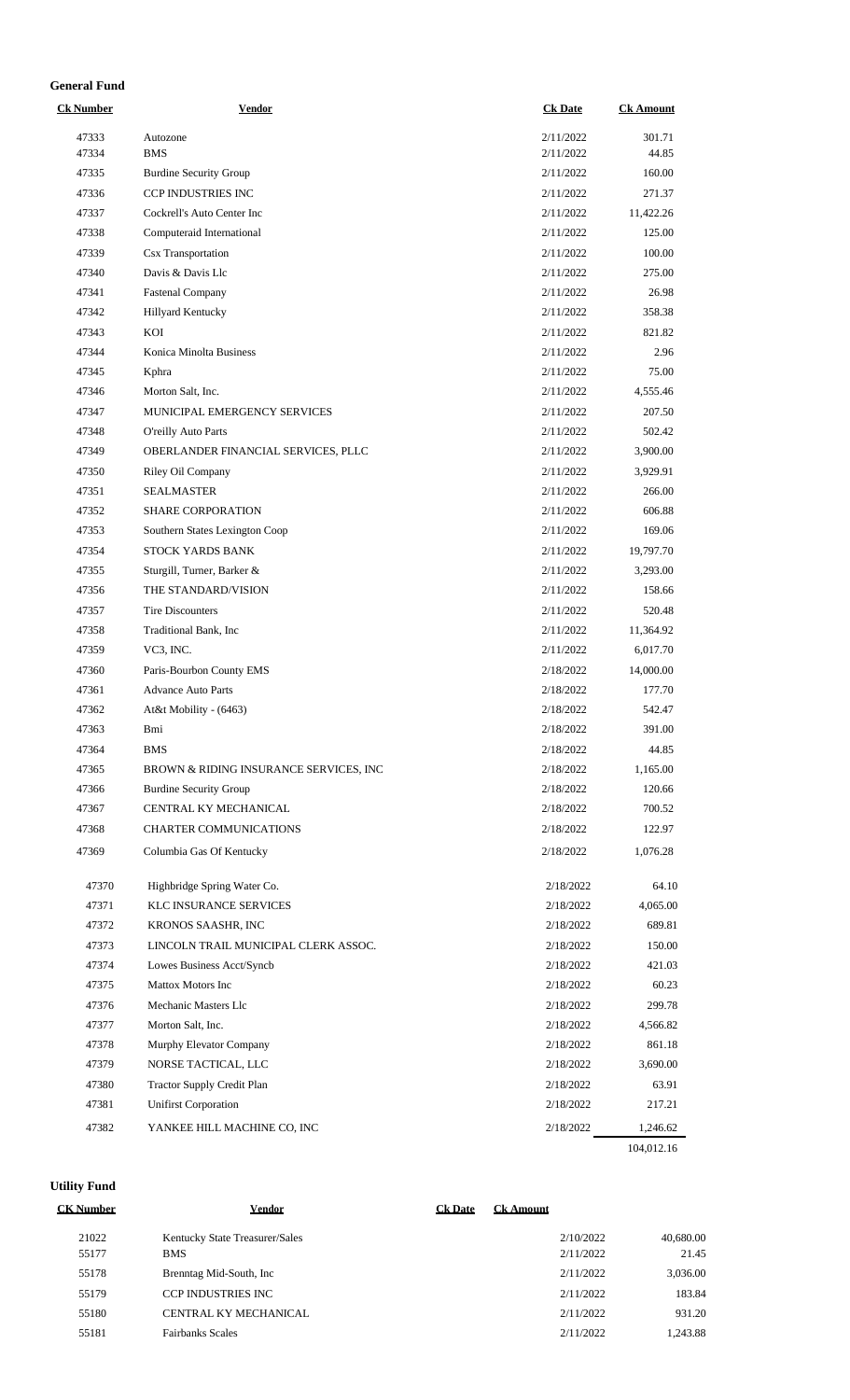| 55182 | <b>Fastenal Company</b>             | 2/11/2022 | 5.83       |
|-------|-------------------------------------|-----------|------------|
| 55183 | <b>FISHER SCIENTIFIC</b>            | 2/11/2022 | 141.43     |
| 55184 | Galeton Gloves & Safety             | 2/11/2022 | 155.18     |
| 55185 | <b>GCP ENVIRONMENAL SOLUTIONS</b>   | 2/11/2022 | 3,814.67   |
| 55186 | HAWKINS WATER TREATMENT             | 2/11/2022 | 2,897.50   |
| 55187 | Hmb Professional Engineers Inc      | 2/11/2022 | 11,023.00  |
| 55188 | Independent Excavating, Inc.        | 2/11/2022 | 35,977.12  |
| 55189 | John O Smits                        | 2/11/2022 | 480.10     |
| 55190 | Kentucky Petroleum SUPPLY           | 2/11/2022 | 182.74     |
| 55191 | KENTUCKY RURAL WATER ASSOCIATION    | 2/11/2022 | 2,820.00   |
| 55192 | KOI                                 | 2/11/2022 | 1,229.62   |
| 55193 | LITTRELL BROTHERS TREE SERVICE      | 2/11/2022 | 4,050.00   |
| 55194 | Mim Distribution                    | 2/11/2022 | 318.22     |
| 55195 | O'reilly Auto Parts                 | 2/11/2022 | 23.98      |
| 55196 | OBERLANDER FIN. SERV., PLLC         | 2/11/2022 | 3,900.00   |
| 55197 | Paris Machining Llc                 | 2/11/2022 | 170.00     |
| 55198 | RICHARDS ELECTRIC SUPPLY CO., INC.  | 2/11/2022 | 37.27      |
| 55199 | Stuart C. Irby Co.                  | 2/11/2022 | 34.29      |
| 55200 | Univar Usa, Inc                     | 2/11/2022 | 7,429.00   |
| 55201 | <b>USALCO</b>                       | 2/11/2022 | 4,922.64   |
| 55202 | VC3 INC                             | 2/11/2022 | 1,364.62   |
| 2502  | <b>KYMEA</b>                        | 2/16/2022 | 91.18      |
| 55203 | Agrade Construction                 | 2/18/2022 | 58,008.00  |
| 55204 | Altec Industries Inc.               | 2/18/2022 | 96.78      |
| 55205 | At&t Mobility - 6463                | 2/18/2022 | 703.48     |
| 55206 | <b>BMS</b>                          | 2/18/2022 | 21.45      |
| 55207 | CHARTER COMMUNICATIONS              | 2/18/2022 | 129.99     |
| 55208 | City Tire Of Paris                  | 2/18/2022 | 990.00     |
| 55209 | Columbia Gas Of Kentucky, Inc.      | 2/18/2022 | 1,298.05   |
| 55210 | <b>CORE &amp; MAIN LP</b>           | 2/18/2022 | 3,424.66   |
| 55211 | <b>CRYSTAL SPRINGS/ PRIMO WATER</b> | 2/18/2022 | 65.41      |
| 55212 | DAN CUMMINS CHRYSLER DODGE JEEP RAM | 2/18/2022 | 131.74     |
| 55213 | <b>Fastenal Company</b>             | 2/18/2022 | 101.19     |
| 55214 | Grainger, Inc.                      | 2/18/2022 | 333.38     |
| 55215 | Hayes Pipe Supply, Inc              | 2/18/2022 | 27,775.00  |
| 55216 | John O Smits                        | 2/18/2022 | 1,467.47   |
| 55217 | KRONOS SAASHR, INC                  | 2/18/2022 | 161.00     |
| 55218 | LITTRELL BROTHERS TREE SERVICE      | 2/18/2022 | 3,450.00   |
| 55219 | Lowe's Business Acct/Gecrb          | 2/18/2022 | 684.55     |
| 55220 | Meade Tractor                       | 2/18/2022 | 34.99      |
| 55221 | RICHARDS ELECTRIC SUPPLY CO., INC.  | 2/18/2022 | 729.59     |
| 55222 | Rumpke                              | 2/18/2022 | 168.38     |
| 55223 | Stuart C. Irby Co.                  | 2/18/2022 | 1,538.89   |
| 55224 | <b>Terex Services</b>               | 2/18/2022 | 2,773.68   |
| 55225 | <b>Tractor Supply Co</b>            | 2/18/2022 | 139.98     |
| 55226 | <b>Unifirst Corporation</b>         | 2/18/2022 | 654.51     |
| 55227 | US DEPARTMENT OF ENERGY             | 2/18/2022 | 6,835.85   |
| 55228 | Usa Blue Book                       | 2/18/2022 | 964.38     |
| 55229 | Wilson Equipment Co.                | 2/18/2022 | 477.12     |
|       |                                     |           | 240,324.28 |
|       |                                     |           |            |

Brad Oberlander presented outstanding accounts payables invoices with General Fund outstanding of \$ 2,521.93 and Utility Fund outstanding of \$ 356,822.46 No action was taken.

# **Reports**

Police Chief, Thomas

• Jackson County is interested in purchasing several police cars and will be coming to Paris to look at them this week.

Commissioner Gibson

• A zoom meeting with GovHR will be set to follow the city commission meeting on March 8<sup>th</sup> to review City Manager interview candidates.

# Commissioner Galbraith

• Human Services meeting is today at the Public Library at 12:00 p.m.

### Commissioner Roberts

- Voyage Movement meal and black history month discussion of the confederate flag on Saturday, February 19th was successful.
- Whitney Jenkins reached out regarding the homeless initiative, offering to purchase snacks and food for the program.